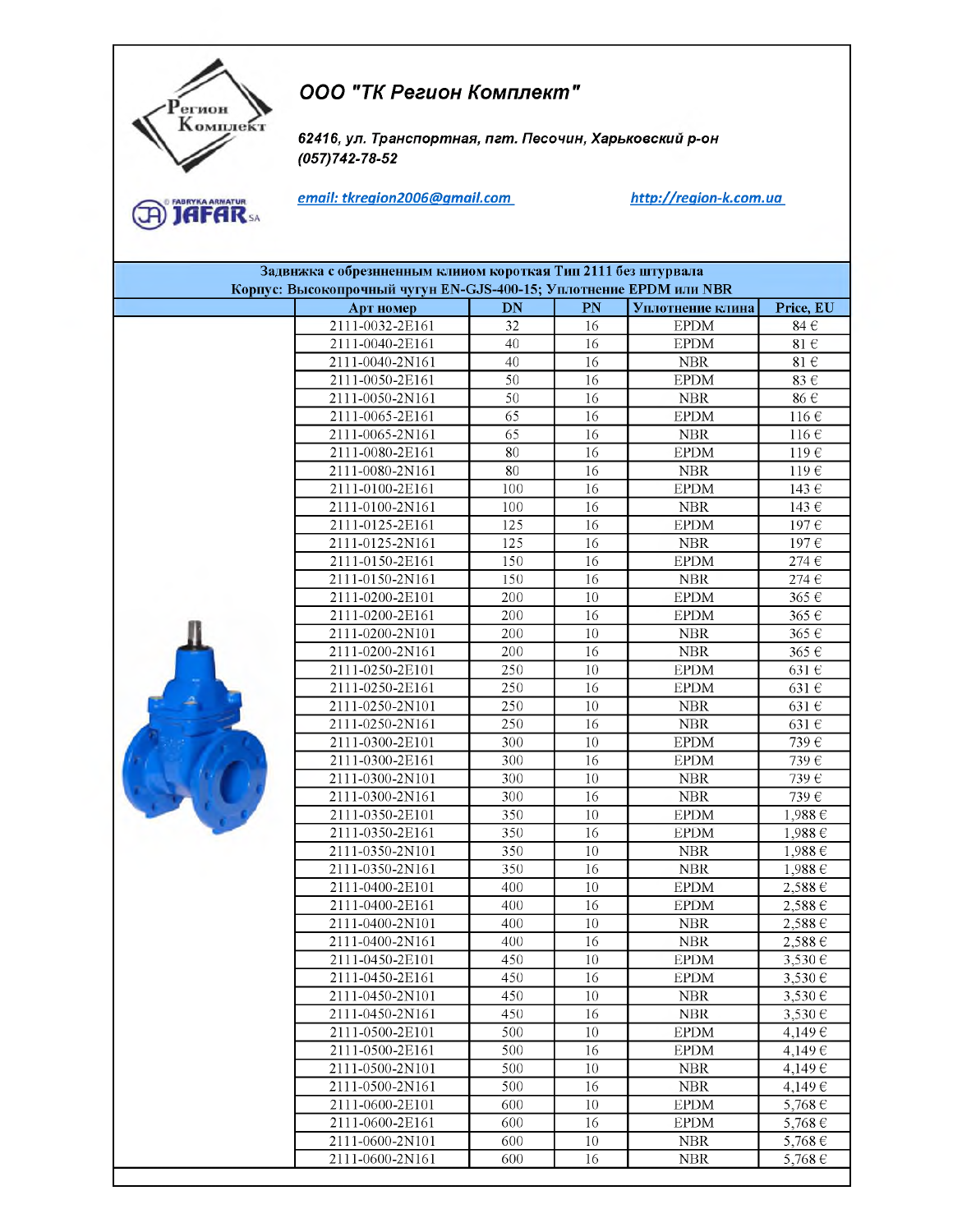| Штурвал Тип 9301 |                                                                                 |                  |                  |                        |                  |  |  |
|------------------|---------------------------------------------------------------------------------|------------------|------------------|------------------------|------------------|--|--|
|                  | Арт номер                                                                       | DN               | D                | <b>Execution</b>       | Price, EU        |  |  |
|                  | 9301-160x12-1                                                                   | 25/32            | 160              | Standard - Blue color  | $9 \overline{e}$ |  |  |
|                  | 9301-200x14-1                                                                   | 40/50            | 200              | Standard - Blue color  | $9 \in$          |  |  |
|                  | 9301-200x17-1                                                                   | 65/80            | 200              | Standard - Blue color  | $10 \in$         |  |  |
| $\bullet$        | 9301-250x19-1                                                                   | 100/125/150      | 250              | Standard - Blue color  | $13 \in$         |  |  |
|                  | 9301-320x24-1                                                                   | 200              | 320              | Standard - Blue color  | $23 \in$         |  |  |
|                  | 9351-430x27-1                                                                   | 250/300/350      | 430              | Standard - Blue color  | 74 $\in$         |  |  |
|                  | 9351-630x32-1                                                                   | 400/450          | 630              | Standard - Blue color  | $80\in$          |  |  |
|                  | 9351-630x36-1                                                                   | 500/600          | 630              | Standard - Blue color  | 80 $\in$         |  |  |
|                  |                                                                                 |                  |                  |                        |                  |  |  |
|                  | Задвижка шиберная Тип 2005 со штурвалом/редуктором                              |                  |                  |                        |                  |  |  |
|                  | Корпус: Высокопрочный чугун EN-GJS-400-15; Шибер: Нержавеющая сталь X5CrNi18-10 |                  |                  |                        |                  |  |  |
|                  | Арт номер                                                                       | DN<br>50         | PN<br>10         | Тип шпинделя           | Price, EU        |  |  |
|                  | 2005-0050-2N109                                                                 | $\overline{65}$  |                  | Не выдвижной           | 283€             |  |  |
|                  | 2005-0065-2N109                                                                 |                  | 10               | Не выдвижной           | $288 \in$        |  |  |
|                  | 2005-0080-2N109                                                                 | 80               | 10               | Не выдвижной           | 290€             |  |  |
|                  | 2005-0100-2N109                                                                 | 100              | 10               | Не выдвижной           | 326€             |  |  |
|                  | 2005-0125-2N109                                                                 | 125              | 10               | Не выдвижной           | 380€             |  |  |
|                  | 2005-0150-2N109                                                                 | 150              | 10               | Не выдвижной           | 450€             |  |  |
|                  | 2005-0200-2N109                                                                 | 200              | 10               | Не выдвижной           | 768 $\in$        |  |  |
|                  | 2005-0250-2N109                                                                 | 250              | 10               | Не выдвижной           | 821€             |  |  |
|                  | 2005-0300-2N109                                                                 | 300              | 10               | Не выдвижной           | 1,180€           |  |  |
|                  | 2005-0350-2N109                                                                 | 350              | 10               | Не выдвижной           | $1,653 \in$      |  |  |
|                  | 2005-0400-2N109                                                                 | 400              | 10               | Не выдвижной           | 2,101€           |  |  |
|                  | 2005-0500-2N069                                                                 | 500              | <b>PN10 PS06</b> | Не выдвижной +         |                  |  |  |
|                  |                                                                                 |                  |                  | редуктор               | $6,597 \in$      |  |  |
|                  | 2905-0500-2N06TN4                                                               | 500              | <b>PN10 PS06</b> | Выдвижной +            |                  |  |  |
|                  |                                                                                 |                  |                  | редуктор               | $6,353 \in$      |  |  |
|                  | 2005-0600-2N069                                                                 | 600              | <b>PN10 PS06</b> | Не выдвижной +         |                  |  |  |
|                  |                                                                                 |                  |                  | редуктор               | 7,401€           |  |  |
|                  | 2905-0600-2N06TN4                                                               | 600              | <b>PN10 PS06</b> | Выдвижной+             |                  |  |  |
|                  |                                                                                 |                  |                  | редуктор               | 7,356€           |  |  |
|                  |                                                                                 | 700              | <b>PN10 PS02</b> | Выдвижной +            |                  |  |  |
|                  |                                                                                 |                  |                  | редуктор               | по запросу       |  |  |
|                  |                                                                                 | 800              | <b>PN10 PS02</b> | Выдвижной +            |                  |  |  |
|                  |                                                                                 |                  |                  | редуктор               | по запросу       |  |  |
|                  |                                                                                 | 900              | <b>PN10 PS02</b> | Выдвижной+             |                  |  |  |
|                  |                                                                                 |                  |                  | редуктор<br>Выдвижной+ | по запросу       |  |  |
|                  |                                                                                 | 100              | <b>PN10 PS02</b> |                        |                  |  |  |
|                  |                                                                                 |                  |                  | редуктор               | по запросу       |  |  |
|                  | Обратный клапан шариковый Тип 6516, фланецевый                                  |                  |                  |                        |                  |  |  |
|                  | Корпус: Высокопрочный чугун EN-GJS-400-15; Унлотнение: NBR                      |                  |                  |                        |                  |  |  |
|                  | Арт номер                                                                       | <b>DN</b>        |                  | PN                     | Price, EU        |  |  |
|                  | 6516-0050-2N16                                                                  | 50               |                  | 16                     | $61 \in$         |  |  |
|                  | 6516-0065-2N16                                                                  | 65               |                  | 16                     | 79€              |  |  |
|                  | 6516-0080-2N16                                                                  | 80               |                  | 16                     | $101 \in$        |  |  |
|                  | 6516-0100-2N16                                                                  | 100              |                  | 16                     | 139€             |  |  |
|                  | 6516-0125-2N16                                                                  | $\overline{125}$ |                  | 16                     | 194€             |  |  |
|                  | 6516-0150-2N16                                                                  | 150              |                  | 16                     | $288 \in$        |  |  |
|                  | 6516-0200-2N10                                                                  | 200              |                  | 10                     | 595€             |  |  |
|                  | 6516-0200-2N16                                                                  | 200              |                  | 16                     | 595€             |  |  |
|                  | 6516-0250-2N10                                                                  | 250              |                  | 10                     | 959€             |  |  |
|                  | 6516-0250-2N16                                                                  | 250              |                  | 16                     | 959€             |  |  |
|                  | 6516-0300-2N10                                                                  | 300              |                  | 10                     | 1,425€           |  |  |
|                  | 6516-0300-2N16                                                                  | 300              |                  | 16                     | 1,425€           |  |  |
|                  | 6516-0350-2N10                                                                  | 350              |                  | 10                     | 1,740€           |  |  |
|                  | 6516-0350-2N16                                                                  | 350              |                  | 16                     | 1,740€           |  |  |
|                  | 6516-0400-2N10                                                                  | 400              |                  | $10\,$                 | 3,668€           |  |  |
|                  | 6516-0400-2N16                                                                  | 400              |                  | 16                     | 3,668€           |  |  |
|                  | 6516-0500-2N10                                                                  | 500              |                  | 10                     | 6,140€           |  |  |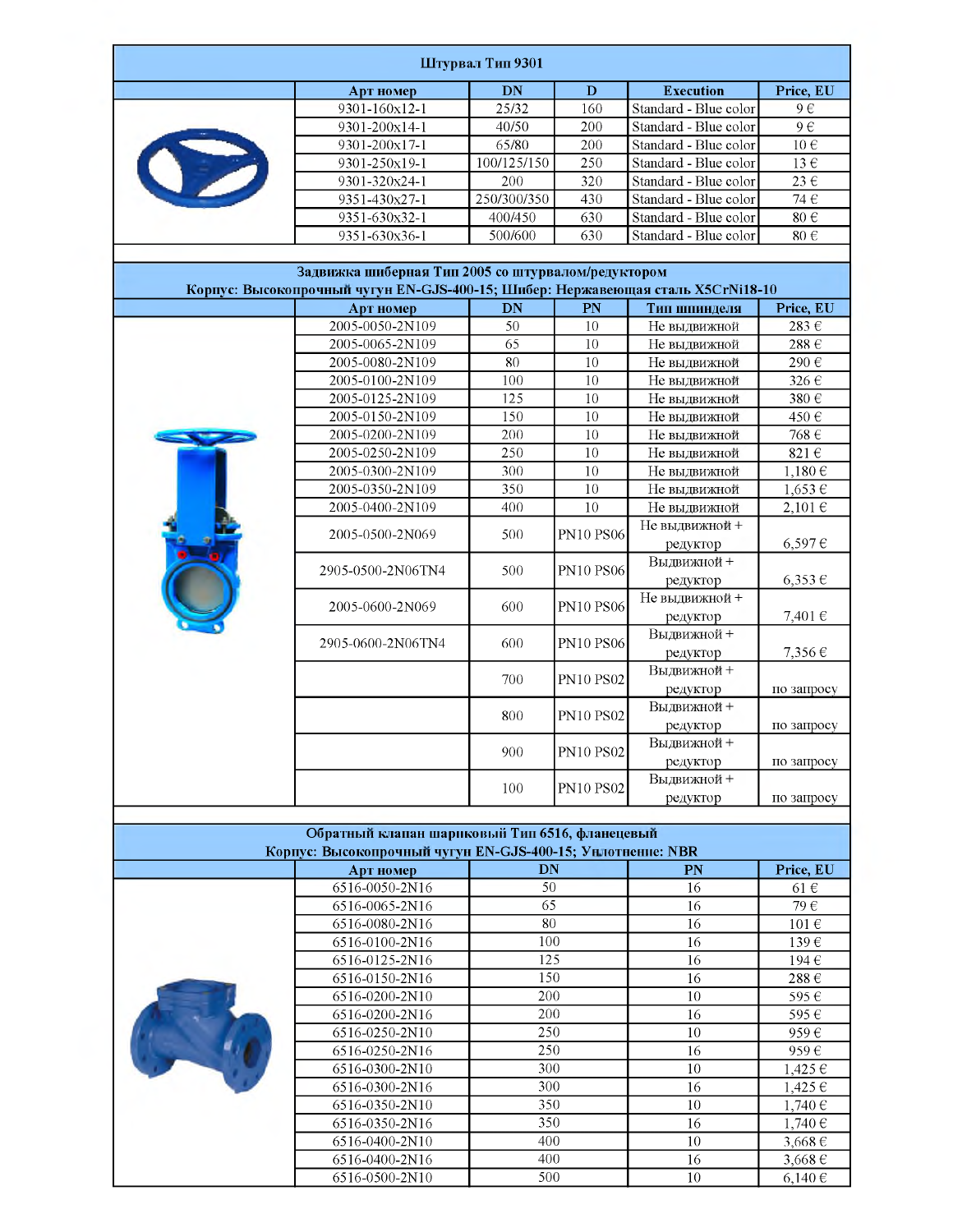| Автоматнческий воздухоотводчик (вантуз) Тип 7010 одноступенчатый для воды<br>Корпус: Высокопрочный чугун EN-GJS-400-15; Унлотнение: EPDM |                |                |    |           |  |  |  |
|------------------------------------------------------------------------------------------------------------------------------------------|----------------|----------------|----|-----------|--|--|--|
|                                                                                                                                          | Арт номер      | DN             | PN | Price, EU |  |  |  |
|                                                                                                                                          | 7010-0G50-2E16 | 50 THREADED 2" | 16 | $185 \in$ |  |  |  |
|                                                                                                                                          | 7010-0050-2E16 | 50             | 16 | $185 \in$ |  |  |  |
|                                                                                                                                          | 7010-0080-2E16 | 80             | 16 | $253 \in$ |  |  |  |
|                                                                                                                                          | 7010-0100-2E16 | 100            | 16 | $319 \in$ |  |  |  |
|                                                                                                                                          | 7010-0150-2E16 | 150.           | 16 | $553 \in$ |  |  |  |
|                                                                                                                                          | 7010-0200-2E10 | 200            | 10 | 562 €     |  |  |  |
|                                                                                                                                          | 7010-0200-2E16 | <b>200</b>     | 16 | 564 €     |  |  |  |

| Автоматнческий воздухоотводчик (вантуз) Тип 7020 двух-ступенчатый для сточных вод |                                       |                |    |             |  |  |  |  |
|-----------------------------------------------------------------------------------|---------------------------------------|----------------|----|-------------|--|--|--|--|
|                                                                                   | Корпус: Сталь S235JR; Уплотнение: NBR |                |    |             |  |  |  |  |
|                                                                                   | Price, EU<br>DN<br>PN<br>Арт номер    |                |    |             |  |  |  |  |
|                                                                                   | 7020-0G50-5N16                        | 50 THREADED 2" | 16 | $954 \in$   |  |  |  |  |
|                                                                                   | 7020-0050-5N16                        | 50             | 16 | $809 \in$   |  |  |  |  |
|                                                                                   | 7020-0080-5N16                        | 80             | 16 | 822 $\in$   |  |  |  |  |
|                                                                                   | 7020-0100-5N16                        | 100            | 16 | $837 \in$   |  |  |  |  |
|                                                                                   | 7020-0150-5N16                        | 150            | 16 | $873 \in$   |  |  |  |  |
|                                                                                   | 7020-0200-5N10                        | 200            | 10 | $1.122 \in$ |  |  |  |  |

r 1

 $7020-0200-5N16$  200 16 1,019 €

| Автоматический воздухоотводчик (вантуз) Тип 7025 двух-ступенчатый для сточных вод<br>Корпус: Нержавеющая сталь X5CrNi18-10; Унлотнение: NBR |                                           |                |    |             |  |  |  |  |
|---------------------------------------------------------------------------------------------------------------------------------------------|-------------------------------------------|----------------|----|-------------|--|--|--|--|
|                                                                                                                                             | Price, EU<br>DN<br><b>PN</b><br>Арт номер |                |    |             |  |  |  |  |
|                                                                                                                                             | 7025-0G50-6N16                            | 50 THREADED 2" | 16 | $1,086 \in$ |  |  |  |  |
|                                                                                                                                             | 7025-0050-6N16                            | 50             | 16 | $1.059 \in$ |  |  |  |  |
|                                                                                                                                             | 7025-0080-6N16                            | 80             | 16 | $1,073 \in$ |  |  |  |  |
|                                                                                                                                             | 7025-0100-6N16                            | 100            | 16 | $1,087 \in$ |  |  |  |  |
|                                                                                                                                             | 7025-0150-6N16                            | 150            | 16 | 1,209€      |  |  |  |  |
|                                                                                                                                             | 7025-0200-6N10                            | 200            | 10 | $1,335 \in$ |  |  |  |  |
|                                                                                                                                             | 7025-0200-6N16                            | 200            |    | $1.335 \in$ |  |  |  |  |

| Корпус: Высокопрочный чугун EN-GJS-400-15; Уплотнение: EPDM |                |           |           |
|-------------------------------------------------------------|----------------|-----------|-----------|
| Арт номер                                                   | DN             | <b>PN</b> | Price, EU |
| 7050-0G50-2E16                                              | 50 THREADED 2" | 16        | $264 \in$ |
| 7050-0050-2E16                                              | 50             | 16        | $264 \in$ |
| 7050-0080-2E16                                              | 80             | 16        | $319 \in$ |
| 7050-0100-2E16                                              | 100            | 16        | $372 \in$ |
| 7050-0150-2E16                                              | 150            | 16        | 588€      |
| 7050-0208-2E10                                              | 200            | 10        | $853 \in$ |
| 7050-0200-2E16                                              | <b>200</b>     | 16        | $853 \in$ |

| Колонка водоразборная Тип 8001<br>Корпус: Чугун EN-GJL-250 |                     |    |           |    |           |  |  |
|------------------------------------------------------------|---------------------|----|-----------|----|-----------|--|--|
|                                                            | Арт номер           | DN | <b>RD</b> | PN | Price, EU |  |  |
|                                                            | 8001-0020-2101R1000 | 20 | 1000      | 16 | 693€      |  |  |
|                                                            | 8001-0020-2101R1250 | 20 | 1250      | 16 | 709€      |  |  |
|                                                            | 8001-0020-2101R1500 | 20 | 1500      | 16 | 728 €     |  |  |
|                                                            | 8001-0020-2101R1800 | 20 | 1800      | 16 | 957€      |  |  |

| $0.001 - 0.020 - 2101111300$                      | ∠∪  | 1700      | $\overline{1}$ | 120 <sup>o</sup> |
|---------------------------------------------------|-----|-----------|----------------|------------------|
| 8001-0020-2101R1800                               | 20  | 1800      | 16             | 957 $\in$        |
|                                                   |     |           |                |                  |
| Надземный пожарный гидрант, Тип 8003              |     |           |                |                  |
| Корпус/Колонна: Высокопрочный чугун EN-GJS-400-15 |     |           |                |                  |
| Арт номер                                         | DN  | <b>RD</b> | <b>PN</b>      |                  |
| 8003-0080-2164R1000                               | 80  | 1000      | 16             | $685 \in$        |
| 8003-0080-2164R1250                               | 80  | 1250      | 16             | $713 \in$        |
| 8003-0080-2164R1500                               | 80  | 1500      | 16             | 740 €            |
| 8003-0080-2164R1800                               | 80  | 1800      | 16             | 772E             |
| 8003-0100-2164R1250                               | 100 | 1250      | 16             | $813 \in$        |
| 8003-0100-2164R1500                               | 100 | 1500      | 16             | 834 $\in$        |
| 8003-0100-2164R1800                               | 100 | 1800      | 16             | 935 $\epsilon$   |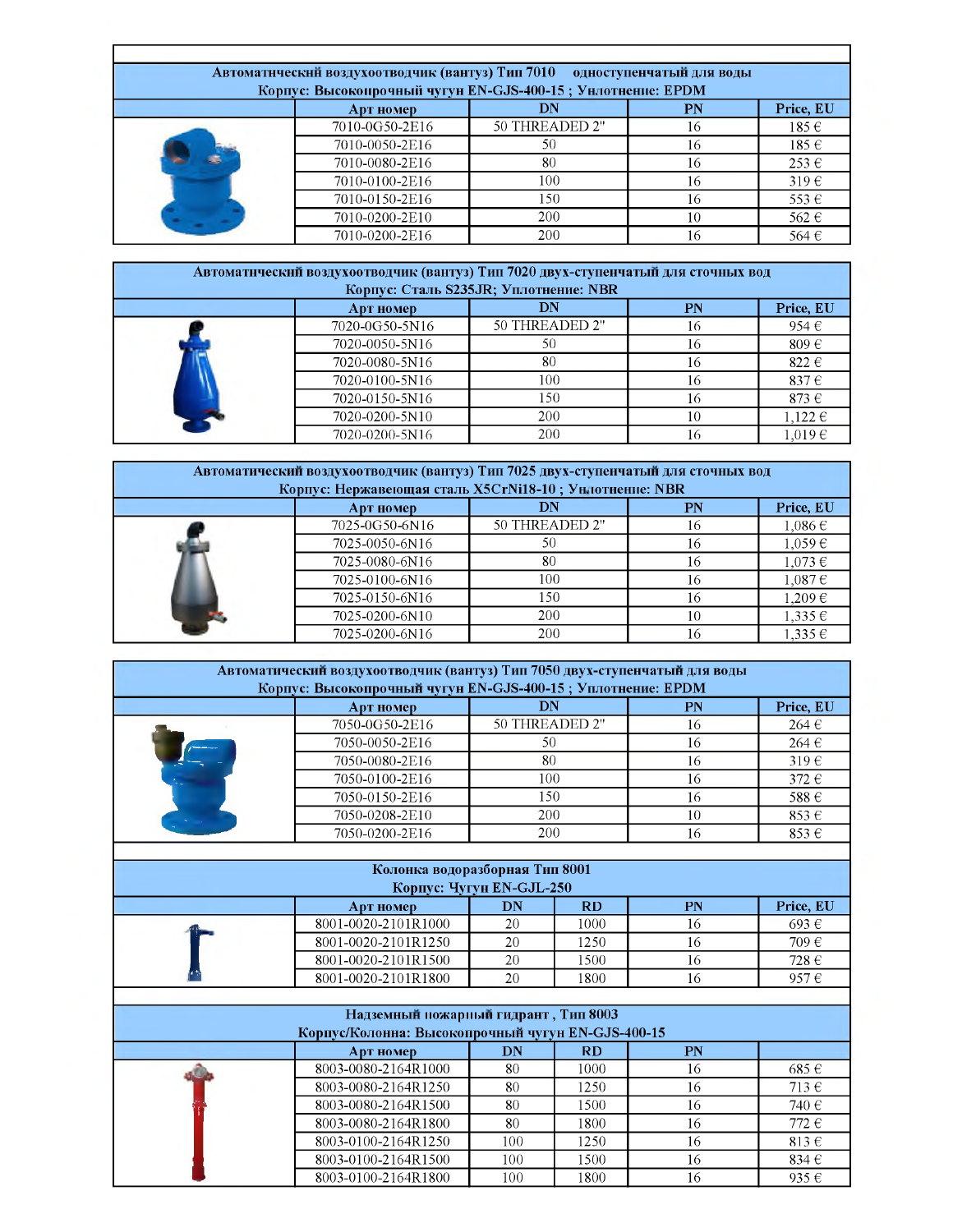| Надземный пожарный гидрант Тип 8003<br>Корпус: Высокопрочный чугун EN-GJS-400-15, Колонна: Нержавеющая сталь X5CrNi18-10 |                                           |      |    |             |  |  |  |  |
|--------------------------------------------------------------------------------------------------------------------------|-------------------------------------------|------|----|-------------|--|--|--|--|
| Арт номер                                                                                                                | Price, EU<br>DN<br><b>PN</b><br><b>RD</b> |      |    |             |  |  |  |  |
| 8003-0080-6164R1250                                                                                                      | 80                                        | 1250 | 16 | $805 \in$   |  |  |  |  |
| 8003-0080-6164R1500                                                                                                      | 80                                        | 1500 | 16 | $813 \in$   |  |  |  |  |
| 8003-0080-6164R1800                                                                                                      | 80                                        | 1800 | 16 | 879€        |  |  |  |  |
| 8003-0100-6164R1250                                                                                                      | 100                                       | 1250 | 16 | $1.036 \in$ |  |  |  |  |
| 8003-0100-6164R1500                                                                                                      | 100.                                      | 1500 | 16 | $1.121 \in$ |  |  |  |  |
| 8003-0100-6164R1800                                                                                                      | 100.                                      | 1800 | 16 | $1.224 \in$ |  |  |  |  |

|                                           |     |             |                 | .                 |
|-------------------------------------------|-----|-------------|-----------------|-------------------|
| 8003-0100-6164R1800                       | 100 | 1800        | 16              | $1,224 \in$       |
|                                           |     |             |                 |                   |
| Подземный пожарный гидрант Тип 8853       |     |             |                 |                   |
| Корпус: Высокопрочный чугун EN-GJS-400-15 |     |             |                 |                   |
| Арт номер                                 | DN  | $\mathbf H$ | PN              | Price, EU         |
| 8853-0125-216H0750                        | 125 | 750         | 16              | 584€              |
| 8853-0100-216H0750                        | 100 | 750         | 16              | 584E              |
| 8853-0125-216H1000                        | 125 | 1000        | 16              | 603€              |
| 8853-0100-216H1000                        | 100 | 1000        | 16              | 603€              |
| 8853-0125-216H1250                        | 125 | 1250        | 16              | $624 \in$         |
| 8853-0100-216H1250                        | 100 | 1250        | 16              | 624€              |
| 8853-0125-216H1500                        | 125 | 1500        | 16              | 648€              |
| 8853-0100-216H1500                        | 100 | 1500        | 16              | 648€              |
| 8853-0125-216H1750                        | 125 | 1750        | 16              | 679€              |
| 8853-0100-216H1750                        | 100 | 1750        | 16              | 679€              |
| 8853-0125-216H2000                        | 125 | 2000        | 16              | 700€              |
| 8853-0100-216H2000                        | 100 | 2000        | 16              | 700€              |
| 8853-0125-216H2250                        | 125 | 2250        | 16              | 722€              |
| 8853-0100-216H2250                        | 100 | 2250        | 16              | 722€              |
| 8853-0125-216H2500                        | 125 | 2500        | 16              | 803 $\in$         |
| 8853-0100-216H2500                        | 100 | 2500        | 16              | 803 $\varepsilon$ |
| 8853-0125-216H2750                        | 125 | 2750        | 16              | 875€              |
| 8853-0100-216H2750                        | 100 | 2750        | 16              | 875€              |
| 8853-0125-216H3000                        | 125 | 3000        | 16              | 944€              |
| 8853-0100-216H3000                        | 100 | 3000        | 16              | 944€              |
| 8853-0125-216H3250                        | 125 | 3250        | 16              | 997€              |
| 8853-0100-216H3250                        | 100 | 3250        | 16              | 997€              |
| 8853-0125-216H3500                        | 125 | 3500        | $\overline{16}$ | $1,042 \in$       |
| 8853-0100-216H3500                        | 100 | 3500        | 16              | $1,042 \in$       |
| 8853-0125-216H3750                        | 125 | 3750        | 16              | $1,064 \in$       |
| 8853-0100-216H3750                        | 100 | 3750        | 16              | 1,064€            |
| 8853-0125-216H4000                        | 125 | 4000        | 16              | 1,094€            |
| 8853-0100-216H4000                        | 100 | 4000        | 16              | 1,094€            |
| 8853-0125-216H4250                        | 125 | 4250        | 16              | $1,161 \in$       |
| 8853-0100-216H4250                        | 100 | 4250        | 16              | $1,161 \in$       |
| 8853-0125-216H4500                        | 125 | 4500        | 16              | $1,201$ €         |
| 8853-0100-216H4500                        | 100 | 4500        | 16              | 1,201€            |
| 8853-0125-216H4750                        | 125 | 4750        | 16              | 1,334€            |
| 8853-0100-216H4750                        | 100 | 4750        | 16              | $1.334 \in$       |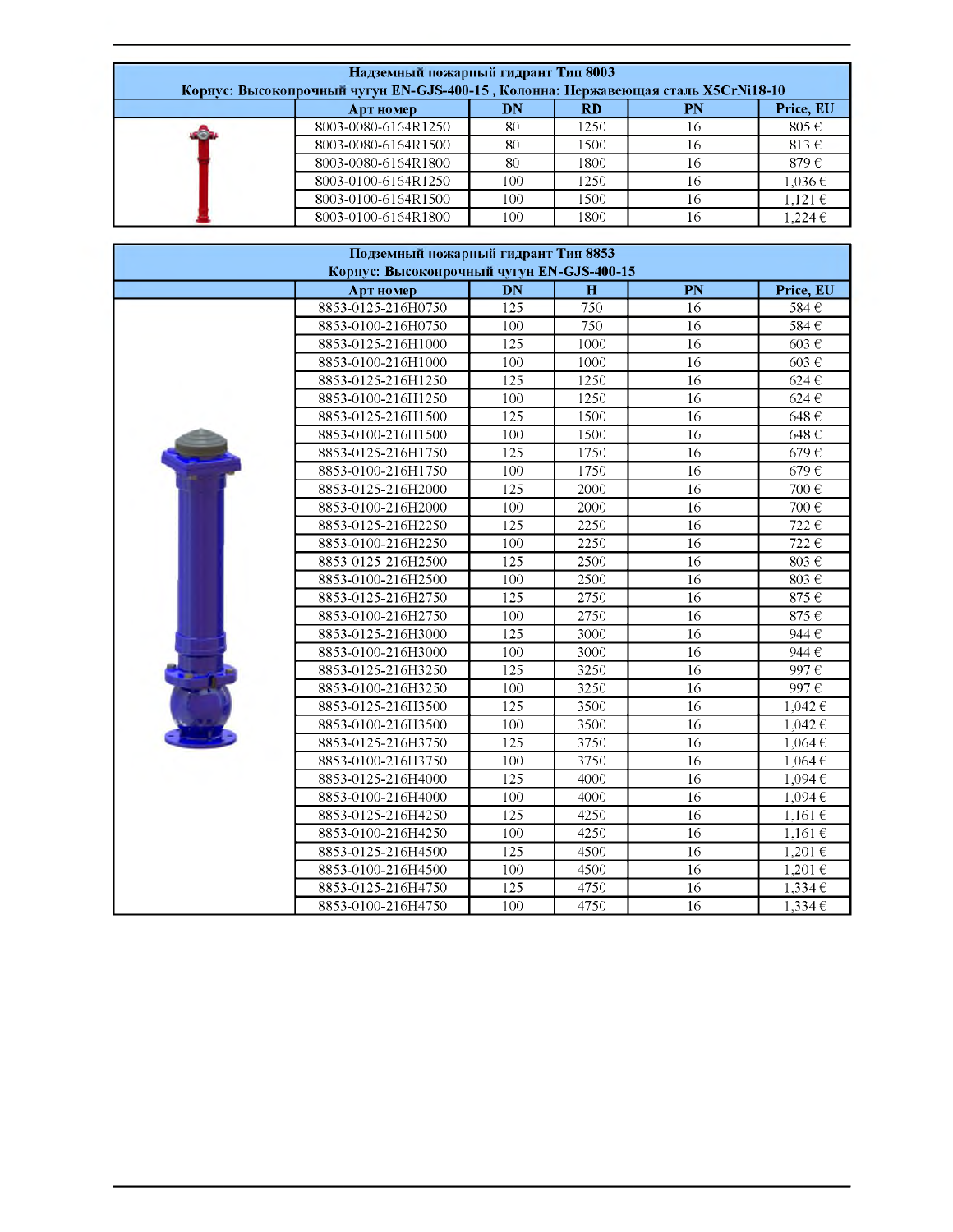| Фланец для ПЭ/ПВХ труб Тип 9103<br>Корпус: Высокопрочный чугун EN-GJS-500-7 |                     |     |    |     |             |  |  |
|-----------------------------------------------------------------------------|---------------------|-----|----|-----|-------------|--|--|
|                                                                             | Арт номер           | DN  | PN | DZ. | Price, EU   |  |  |
|                                                                             | 9103-0050-0063-3E16 | 50  | 16 | 63  | 43 €        |  |  |
|                                                                             | 9103-0065-0075-3E16 | 65  | 16 | 75  | 49€         |  |  |
|                                                                             | 9103-0080-0090-3E16 | 80  | 16 | 90  | 57€         |  |  |
|                                                                             | 9103-0100-0110-3E16 | 100 | 16 | 110 | 66€         |  |  |
|                                                                             | 9103-0100-0125-3E16 | 100 | 16 | 125 | 69€         |  |  |
|                                                                             | 9103-0125-0125-3E16 | 125 | 16 | 125 | 74€         |  |  |
|                                                                             | 9103-0150-0160-3E16 | 150 | 16 | 160 | $101 \in$   |  |  |
|                                                                             | 9103-0200-0200-3E10 | 200 | 10 | 200 | $181 \in$   |  |  |
|                                                                             | 9103-0200-0200-3E16 | 200 | 16 | 200 | $181 \in$   |  |  |
|                                                                             | 9103-0200-0225-3E10 | 200 | 10 | 225 | $174 \in$   |  |  |
|                                                                             | 9103-0200-0225-3E16 | 200 | 16 | 225 | $174 \in$   |  |  |
|                                                                             | 9103-0250-0250-3E10 | 250 | 10 | 250 | 309€        |  |  |
|                                                                             | 9103-0250-0250-3E16 | 250 | 16 | 250 | 309€        |  |  |
|                                                                             | 9103-0250-0280-3E10 | 250 | 10 | 280 | 308€        |  |  |
|                                                                             | 9103-0250-0280-3E16 | 250 | 16 | 280 | 308€        |  |  |
|                                                                             | 9103-0300-0315-3E10 | 300 | 10 | 315 | $325 \in$   |  |  |
|                                                                             | 9103-0300-0315-3E16 | 300 | 16 | 315 | 330€        |  |  |
|                                                                             | 9103-0300-0355-3E10 | 300 | 10 | 355 | 490€        |  |  |
|                                                                             | 9103-0300-0355-3E16 | 300 | 16 | 355 | 568€        |  |  |
|                                                                             | 9103-0400-0400-3E10 | 400 | 10 | 400 | $633 \in$   |  |  |
|                                                                             | 9103-0400-0400-3E16 | 400 | 16 | 400 | 633€        |  |  |
|                                                                             | 9103-0400-0450-3E10 | 400 | 10 | 450 | 784 €       |  |  |
|                                                                             | 9103-0400-0450-3E16 | 400 | 16 | 450 | 784€        |  |  |
|                                                                             | 9103-0500-0500-3E10 | 500 | 10 | 500 | 962€        |  |  |
|                                                                             | 9103-0500-0560-3E10 | 500 | 10 | 560 | $962 \in$   |  |  |
|                                                                             | 9103-0600-0630-3E10 | 600 | 10 | 630 | $2.046 \in$ |  |  |
|                                                                             | 9103-0600-0630-3E16 | 600 | 16 | 630 | 2.180€      |  |  |

|                                                            |                                                            |     | $\sim$ | $\sim$ $\sim$ | - - - - - - |  |  |  |
|------------------------------------------------------------|------------------------------------------------------------|-----|--------|---------------|-------------|--|--|--|
|                                                            |                                                            |     |        |               |             |  |  |  |
|                                                            | Фланец универсальный для стальных и чугунных труб Тип 9152 |     |        |               |             |  |  |  |
| Корпус: Высокопрочный чугун EN-GJS-500-7; Уплотнение: EPDM |                                                            |     |        |               |             |  |  |  |
|                                                            | Арт номер                                                  | DN  |        | DZ.           | Price, EU   |  |  |  |
|                                                            | 9152-0050-3E16                                             | 50  |        | 57-74         | 46 €        |  |  |  |
|                                                            | 9152-0065-3E16                                             | 65  |        | 63-85         | $51 \in$    |  |  |  |
|                                                            | 9152-0080-3E16                                             | 80  |        | 85-107        | $54 \in$    |  |  |  |
|                                                            | 9152-0100-3E16                                             | 100 |        | 84-106        | $63 \in$    |  |  |  |
|                                                            | 9152-0125-3E16                                             | 125 |        | 132-158       | 76€         |  |  |  |
|                                                            | 9152-0150-3E16                                             | 150 |        | 158-184       | $92 \in$    |  |  |  |
|                                                            | 9152-0200-3E16                                             | 200 |        | 218-244       | $114 \in$   |  |  |  |
|                                                            | 9152-0201-3E16                                             | 200 |        | 189-212       | $106 \in$   |  |  |  |
|                                                            | 9152-0250-3E16                                             | 250 |        | 264-295       | $145 \in$   |  |  |  |
|                                                            | 9152-0300-3E16                                             | 300 |        | 315-349       | 177€        |  |  |  |

| Муфта универсальная для стальных и чугунных труб Тип 9151<br>Корпус: Высокопрочный чугун EN-GJS-500-7; Унлотнение: ЕРDM |                |            |         |           |  |  |  |  |
|-------------------------------------------------------------------------------------------------------------------------|----------------|------------|---------|-----------|--|--|--|--|
|                                                                                                                         | Арт номер      | DN         | DZ      | Price, EU |  |  |  |  |
|                                                                                                                         | 9151-0050-3E16 | 50         | 57-74   | $52 \in$  |  |  |  |  |
|                                                                                                                         | 9151-0065-3E16 | 65         | 63-85   | $61 \in$  |  |  |  |  |
|                                                                                                                         | 9151-0080-3E16 | 80         | 84-107  | $68 \in$  |  |  |  |  |
|                                                                                                                         | 9151-0100-3E16 | 100        | 106-132 | $80 \in$  |  |  |  |  |
|                                                                                                                         | 9151-0125-3E16 | 125        | 132-158 | $82 \in$  |  |  |  |  |
|                                                                                                                         | 9151-0150-3E16 | 150        | 158-184 | 90€       |  |  |  |  |
|                                                                                                                         | 9151-0200-3E16 | <b>200</b> | 218-244 | $123 \in$ |  |  |  |  |
|                                                                                                                         | 9151-0201-3E16 | 200        | 189-212 | $152 \in$ |  |  |  |  |
|                                                                                                                         | 9151-0250-3E16 | 250        | 264-295 | $229 \in$ |  |  |  |  |
|                                                                                                                         | 9151-0300-3E16 | 300        | 315-349 | 274E      |  |  |  |  |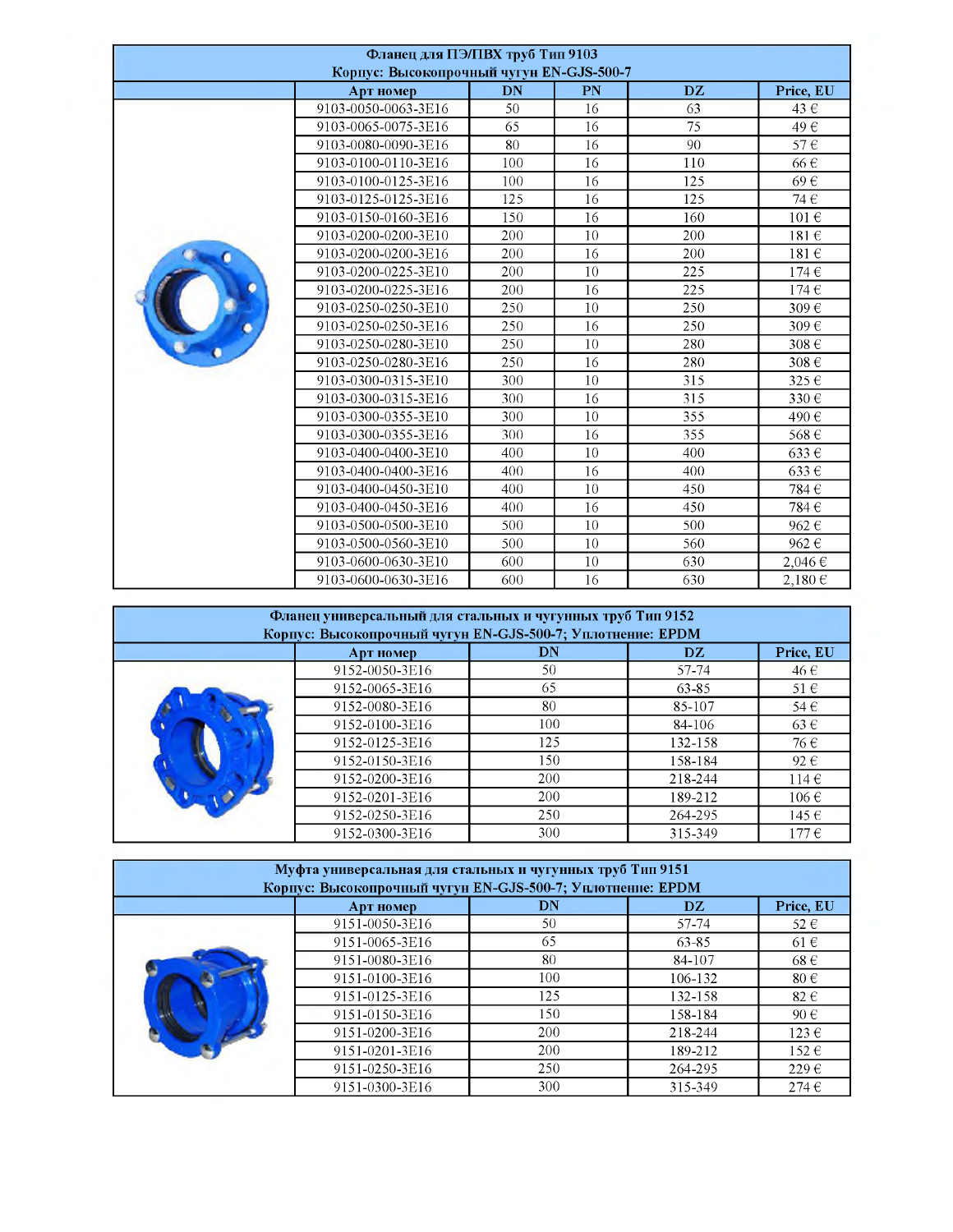

## ruon

## ОБЩЕСТВО С ОГРАННЧЕННОЙ ОТВЕТСТВЕННОСТЬЮ "ТОРГОВАЯ КОМПАНИЯ РЕГНОН КОМПЛЕКТ"

Юридический адрес: 61035, г. Харьков, ул. Каштаиовая, 29 Фактический адрес: 62416, Харьковская обл., пгт. Песочин, ул. Транспортная, 118 Склад: 62416, Харьковская обл., пгт. Песочии, ул. Транспортная, 118 Тел.: (057) 742-78-52 **код ЕГРПОУ 34633286** http://www.region-k.com.ua

| * Цены носят информационный характер, уточнять у менеджера. |                                                                                                     |
|-------------------------------------------------------------|-----------------------------------------------------------------------------------------------------|
|                                                             | Люк каналнзационный тяжелый магнстральный «KDU81P EUROPA»<br>Класс нагрузки - D400, 400kN (40 тонн) |
|                                                             | Внешний диаметр корпуса - 785мм                                                                     |
|                                                             | Внутренний диаметр корпуса - 605мм                                                                  |
|                                                             | $Bec - 59$ кг                                                                                       |
| Europa                                                      | h корпуса -120 мм                                                                                   |
|                                                             | Цена: 183.43 еиго                                                                                   |
| #785<br>0605                                                | Люк каналнзационный тяжелый «KCU71P EUROPA»                                                         |
|                                                             | Клас нагрузки - C250, 250 kN (25 тонн)                                                              |
|                                                             | Внешний диаметр корпуса - 785мм                                                                     |
|                                                             | Внутренний диаметр корпуса - 605мм                                                                  |
|                                                             | $Bec - 54$ кг                                                                                       |
|                                                             | h корпуса -120 мм                                                                                   |
| Europa                                                      | Цена: 155.12 еиго                                                                                   |
| Europa                                                      | Люк канализационный средний «КВL03Р»                                                                |
|                                                             | Клас нагрузки -B125, 150 kN (15 тонн)                                                               |
|                                                             | Внешний диаметр корпуса - 780мм                                                                     |
|                                                             | Внутренний диаметр корпуса - 605мм                                                                  |
|                                                             | Вес - 35кг                                                                                          |
|                                                             | h корпуса - 70мм                                                                                    |
|                                                             | Цена: 135.42 euro                                                                                   |
| #750                                                        | Люк канализационный легкий «КА02»                                                                   |
|                                                             | Клас нагрузки -A15, 15 kN (1.5 тонн)                                                                |
|                                                             | Виешний диаметр корпуса - 750мм                                                                     |
|                                                             | Внутрениий диаметр корпуса - 625мм                                                                  |
|                                                             | Вес - 51кг                                                                                          |
|                                                             | h корпуса - 75мм                                                                                    |
|                                                             | Цена: 87.77 euro                                                                                    |
|                                                             | Дождепрнемник круглый тяжелый «KCU7MP EUROPA»                                                       |
|                                                             | Клас нагрузки - C250, 250 kN (25 тонн)                                                              |
|                                                             | Внешний диаметр корпуса - 785мм                                                                     |
|                                                             | Внутрениий диаметр корпуса - 605мм                                                                  |
|                                                             | Вес - 49.2кг                                                                                        |
| Europa                                                      | h корпуса - 120мм                                                                                   |
|                                                             | Цеиа: 152.98 euro                                                                                   |
|                                                             | Дождеприемиик круглый тяжелый «KCRM»                                                                |
|                                                             | Клас нагрузки - C250, 250 kN (25 тонн)                                                              |
|                                                             | Внешний дпаметр корпуса - 740мм                                                                     |
|                                                             | Внутренний диаметр корпуса - 610мм                                                                  |
|                                                             | Вес - 35кг                                                                                          |
|                                                             | h корпуса - 70мм                                                                                    |
|                                                             | Цена: 122.85 euro                                                                                   |
|                                                             | Дождеприемиик круглый средний «KBRM»                                                                |
|                                                             | Клас нагрузки -B125, 150 kN (15 тонн)                                                               |
|                                                             | Внешний дпаметр корпуса - 740мм                                                                     |
|                                                             | Внутренний диаметр корпуса - 610мм                                                                  |
|                                                             | $Bec - 35$ кг                                                                                       |
|                                                             | h корпуса - 70мм                                                                                    |
|                                                             | Цена: 110.76 euro                                                                                   |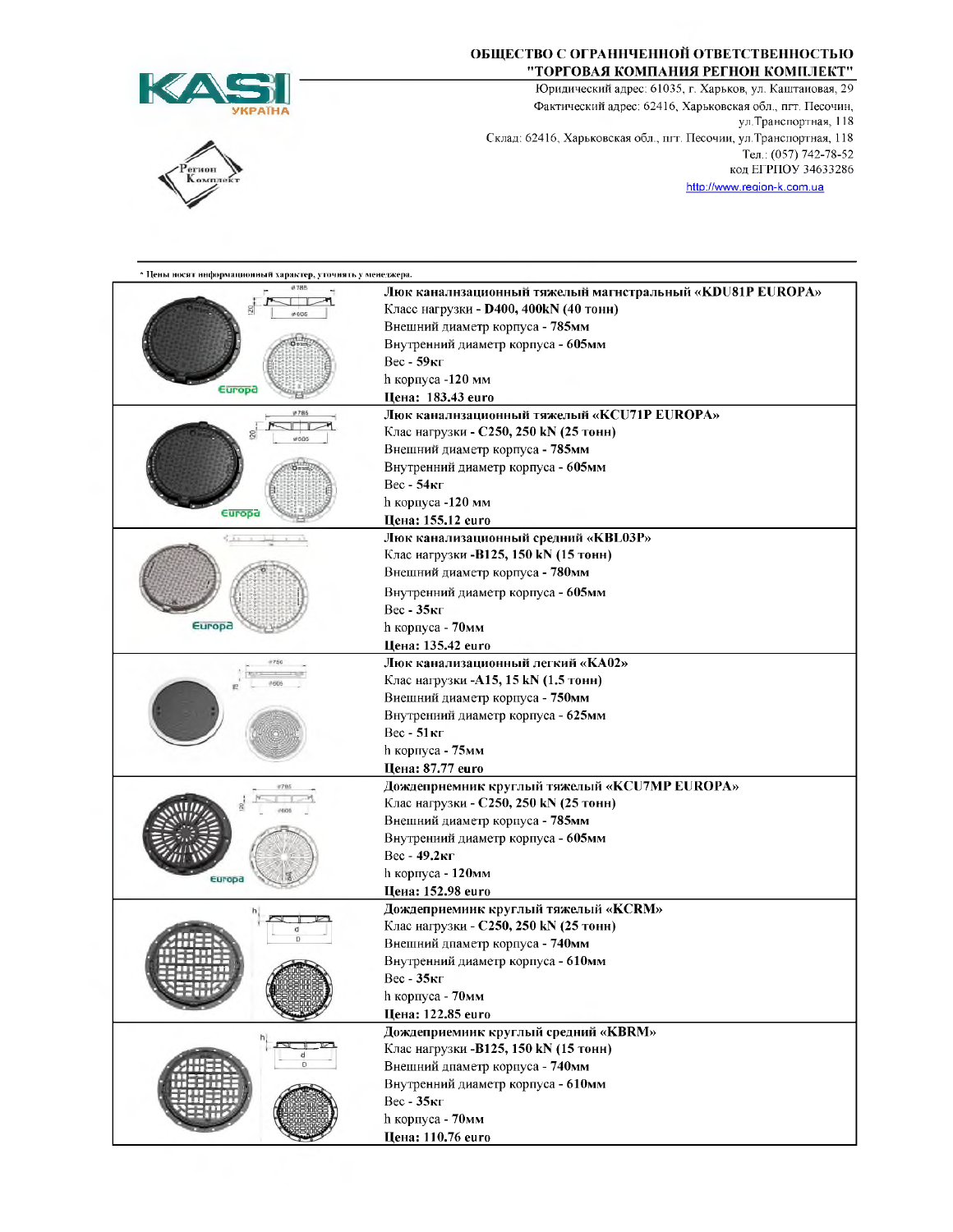| егион<br>Комплект |                                                   |                                      |     | Юридический адрес: 61035, г. Харьков, ул. Каштановая, 29<br>Фактический адрес: 62416, Харьковская обл., пгт. Песочии,<br>ул. Траиспортная, 118<br>Склад: 62416, Харьковская обл., пгт. Песочин, ул. Траиспортная, 118<br>Тел.: (057) 742-78-52<br>код ЕГРПОУ 34633286 |
|-------------------|---------------------------------------------------|--------------------------------------|-----|-----------------------------------------------------------------------------------------------------------------------------------------------------------------------------------------------------------------------------------------------------------------------|
|                   |                                                   |                                      |     | http://www.region-k.com.ua                                                                                                                                                                                                                                            |
|                   | Люк канализационный тин Т.                        |                                      |     |                                                                                                                                                                                                                                                                       |
|                   | Нагрузка до 25 т.                                 |                                      |     | Вес комплекта 90 кг                                                                                                                                                                                                                                                   |
|                   |                                                   | d корпуса = 810 мм                   |     | ГОСТ 3634-99                                                                                                                                                                                                                                                          |
|                   |                                                   | d крышки = 650 мм                    |     |                                                                                                                                                                                                                                                                       |
|                   | h корпуса =110 мм                                 |                                      |     |                                                                                                                                                                                                                                                                       |
|                   | Цена: 3500 грн.                                   |                                      |     |                                                                                                                                                                                                                                                                       |
|                   | Люк канализационный тии С.<br>Нагрузка до 12,5 т. |                                      |     | Вес комплекта 66 кг                                                                                                                                                                                                                                                   |
|                   |                                                   | d корпуса = 790 мм                   |     | ГОСТ 3634-99                                                                                                                                                                                                                                                          |
|                   |                                                   | d крышки = 650 мм                    |     |                                                                                                                                                                                                                                                                       |
|                   | h корпуса =95 мм                                  |                                      |     |                                                                                                                                                                                                                                                                       |
|                   | Цена: 3000рн.                                     |                                      |     |                                                                                                                                                                                                                                                                       |
|                   |                                                   | Люк канализационный тии Л.           |     |                                                                                                                                                                                                                                                                       |
|                   | Нагрузка до 3 т.                                  |                                      |     | Вес комплекта 42 кг                                                                                                                                                                                                                                                   |
|                   |                                                   | d корпуса = 760 мм                   |     | ГОСТ 3834-99                                                                                                                                                                                                                                                          |
|                   |                                                   | d крышки = 580 мм                    |     |                                                                                                                                                                                                                                                                       |
|                   | h корпуса =72 мм                                  |                                      |     |                                                                                                                                                                                                                                                                       |
|                   | Цена: 2400грн.                                    |                                      |     |                                                                                                                                                                                                                                                                       |
|                   |                                                   | Решетка ливнесточная ДБ2 15тн.       |     |                                                                                                                                                                                                                                                                       |
|                   | Размеры, мм:                                      |                                      |     | Вес комплекта 67 кг                                                                                                                                                                                                                                                   |
|                   |                                                   | корпус                               |     | крышка   ГОСТ 3834-99                                                                                                                                                                                                                                                 |
|                   | Длпиа                                             | 895                                  | 800 |                                                                                                                                                                                                                                                                       |
|                   | Ширина                                            | 570                                  | 400 |                                                                                                                                                                                                                                                                       |
|                   | Высота                                            | 80<br>Цена: 3300 грн. + 200грн. з.у. | 35  |                                                                                                                                                                                                                                                                       |
|                   |                                                   | Решетка ливнесточная ДБ1 25тн.       |     |                                                                                                                                                                                                                                                                       |
|                   | Размеры, мм:                                      |                                      |     | Вес комплекта 110 кг                                                                                                                                                                                                                                                  |
|                   |                                                   | корпус                               |     | крышка ГОСТ 3834-99                                                                                                                                                                                                                                                   |
|                   | Длпиа                                             | 930                                  | 805 |                                                                                                                                                                                                                                                                       |
|                   | Ширина                                            | 580                                  | 405 |                                                                                                                                                                                                                                                                       |
|                   | Высота                                            | 120                                  | 40  |                                                                                                                                                                                                                                                                       |
|                   | Цена: 3800 грн.                                   |                                      |     |                                                                                                                                                                                                                                                                       |
|                   |                                                   | Люк канализационный тии ТМ.          |     |                                                                                                                                                                                                                                                                       |
|                   | Нагрузка до 40 т.                                 |                                      |     | Вес комплекта 132 кг                                                                                                                                                                                                                                                  |
|                   | d корпуса = 800 мм<br>ГОСТ 3634-99                |                                      |     |                                                                                                                                                                                                                                                                       |
|                   |                                                   | d крышки = 595 мм                    |     |                                                                                                                                                                                                                                                                       |
|                   |                                                   | h корпуса =180 мм                    |     |                                                                                                                                                                                                                                                                       |
|                   | Цена: 4900 грн.                                   |                                      |     |                                                                                                                                                                                                                                                                       |